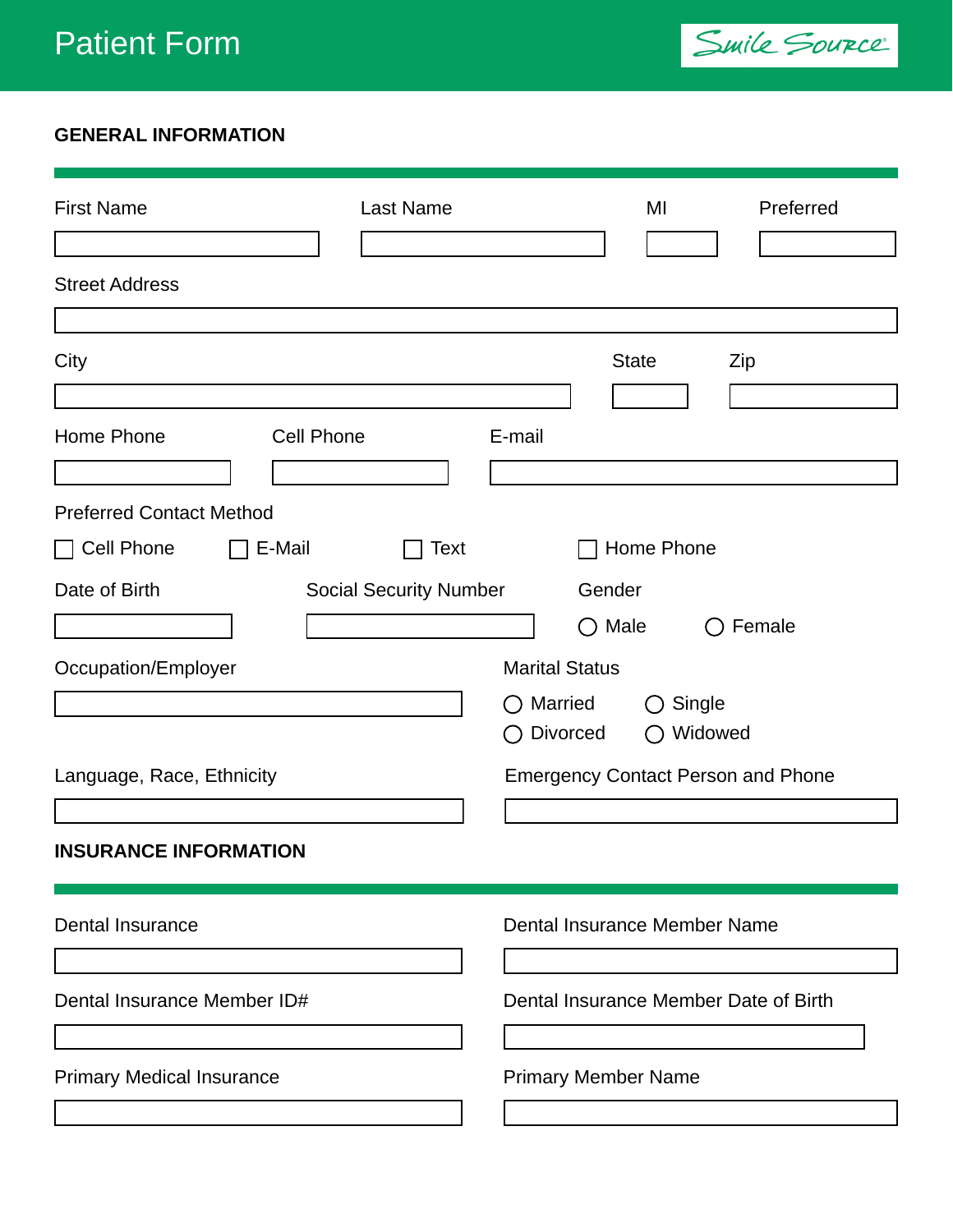| Insurance ID#                                              |                                    |                                                               | Insurance Policy#/Group ID#                                                  |                    |                                         |  |
|------------------------------------------------------------|------------------------------------|---------------------------------------------------------------|------------------------------------------------------------------------------|--------------------|-----------------------------------------|--|
| <b>Primary Member Date of Birth</b>                        |                                    |                                                               | <b>Primary Member Social Security Number</b>                                 |                    |                                         |  |
| <b>Primary Member Employer</b>                             |                                    |                                                               | <b>Relationship to Primary Member</b><br>Spouse<br>$\bigcirc$ Child<br>$($ ) |                    |                                         |  |
|                                                            |                                    |                                                               | $\bigcirc$ Other                                                             |                    |                                         |  |
|                                                            | <b>Secondary Medical Insurance</b> |                                                               | Name                                                                         |                    | Secondary Medical Insurance Member      |  |
| Secondary Medical Insurance ID#                            |                                    |                                                               | Secondary Medical Insurance Policy #/<br>Group ID#                           |                    |                                         |  |
| <b>Secondary Medical Insurance Member Date</b><br>of Birth |                                    |                                                               | <b>Secondary Medical Insurance Member</b><br><b>Social Security Number</b>   |                    |                                         |  |
|                                                            |                                    |                                                               |                                                                              |                    |                                         |  |
|                                                            |                                    | Your Relationship to Secondary Medical Insurance Member       |                                                                              |                    |                                         |  |
| ◯ Spouse<br>$\bigcirc$ Other                               | $\bigcirc$ Child                   |                                                               |                                                                              |                    |                                         |  |
|                                                            |                                    |                                                               |                                                                              |                    |                                         |  |
|                                                            | <b>DENTAL INFORMATION</b>          |                                                               |                                                                              |                    |                                         |  |
| Have you ever had orthodontic (braces)<br>treatment?       |                                    | Are your teeth sensitive to cold, hot,<br>sweets or pressure? |                                                                              |                    |                                         |  |
| $\bigcirc$ Yes                                             | $\bigcirc$ No                      | $\bigcirc$ DK                                                 | $\bigcirc$ Yes                                                               | $\bigcirc$ No      | $\bigcirc$ dk                           |  |
| floss?                                                     |                                    | Do your gums bleed when you brush or                          |                                                                              | Is your mouth dry? |                                         |  |
| $\bigcirc$ Yes                                             | $\bigcirc$ No                      | DK<br>$\left(\begin{array}{c} \end{array}\right)$             | $\bigcirc$ Yes                                                               | $\bigcirc$ No      | DK<br>$\Box$                            |  |
| Is your home water supply fluoridated?                     |                                    | Do you have earaches or neck pains?                           |                                                                              |                    |                                         |  |
| $\bigcirc$ Yes                                             | $\bigcirc$ No                      | $\bigcirc$ dk                                                 | $\bigcirc$ Yes                                                               | $\bigcirc$ No      | $\bigcirc$ DK                           |  |
| treatments?                                                |                                    | Have you had any periodontal (gum)                            |                                                                              |                    | Do you drink bottled or filtered water? |  |
| Yes<br>$\left( \begin{array}{c} \end{array} \right)$       | No                                 | DK                                                            | Yes                                                                          | No                 | $\bigcirc$ dk                           |  |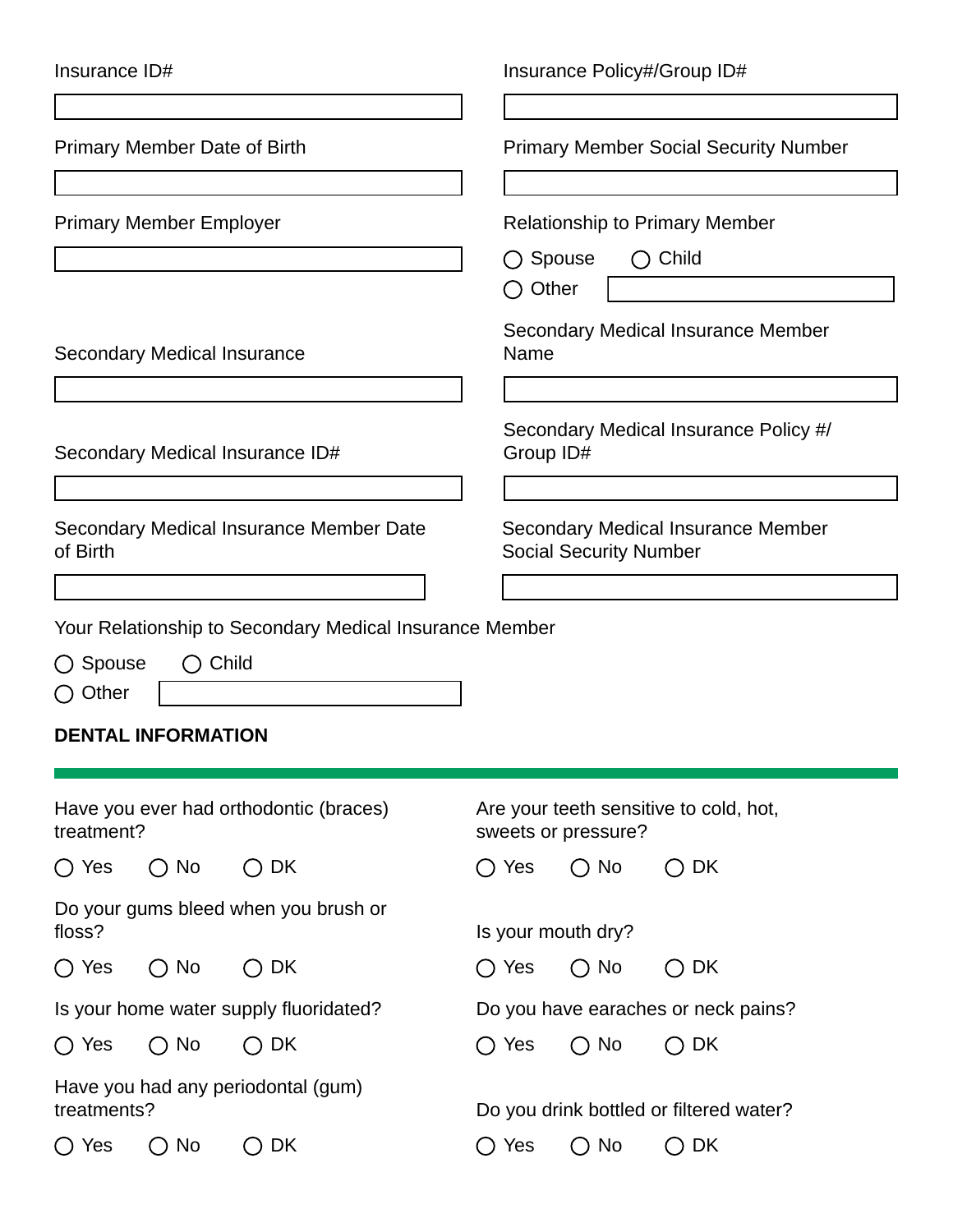| Have you ever had orthodontic (braces)<br>treatment?           |                               |                                                              | Do you have sores or ulcers in your<br>mouth? |                                                         |               |  |
|----------------------------------------------------------------|-------------------------------|--------------------------------------------------------------|-----------------------------------------------|---------------------------------------------------------|---------------|--|
| $\bigcirc$ Yes                                                 | <b>No</b><br>$\left( \right)$ | DK<br>$(\ )$                                                 | $\bigcirc$ Yes                                | No<br>$\left(\begin{matrix} 1 \\ 2 \end{matrix}\right)$ | DK.<br>( )    |  |
| Does food or floss catch between your<br>teeth?                |                               | Do you participate in active recreational<br>activities?     |                                               |                                                         |               |  |
| $\bigcirc$ Yes                                                 | $\bigcirc$ No                 | DK<br>( )                                                    | $\bigcirc$ Yes                                | No<br>( )                                               | DK<br>$\Box$  |  |
| Do you have any clicking, popping or<br>discomfort in the jaw? |                               | Do you wear dentures or partials?                            |                                               |                                                         |               |  |
| $\bigcirc$ Yes                                                 | $\bigcirc$ No                 | $\bigcirc$ DK                                                | $\bigcirc$ Yes                                | $\bigcirc$ No                                           | $\bigcirc$ DK |  |
| Have you ever had a serious injury to<br>your head or mouth?   |                               | Are you currently experiencing dental pain<br>or discomfort? |                                               |                                                         |               |  |
| $\bigcirc$ Yes                                                 | $\bigcirc$ No                 | DK.<br>$($ )                                                 | ◯ Yes                                         | No<br>$\left( \right)$                                  | DK<br>( )     |  |
| Do you brux or grind your teeth?                               |                               | How do you feel about your smile?                            |                                               |                                                         |               |  |
| $\bigcap$ Yes                                                  | $\bigcirc$ No                 | DK.                                                          |                                               |                                                         |               |  |
| Date of your last dental exam:                                 |                               | What was done at that time?                                  |                                               |                                                         |               |  |
|                                                                |                               |                                                              |                                               |                                                         |               |  |
| Date of last dental x-rays:                                    |                               | What is the reason for your dental visit today?              |                                               |                                                         |               |  |
|                                                                |                               |                                                              |                                               |                                                         |               |  |

**MEDICAL HISTORY**

**Have you or a family member experienced, or been treated for, any of the following? Select all that apply.**

| AIDS/HIV                       | Allergies     | <b>Arthritis</b>                        | Asthma          |
|--------------------------------|---------------|-----------------------------------------|-----------------|
| Yes                            | Yes           | Yes                                     | Yes             |
| $\Box$ No                      | $\sqcap$ No   | $\sqcap$ No                             | No              |
| $\Box$ Family                  | $\Box$ Family | Family                                  | Family          |
| Blood/Lymph<br><b>Disorder</b> | Cancer        | Ears, Nose,<br><b>Throat Conditions</b> | <b>Diabetes</b> |
| Yes                            | Yes           | Yes                                     | Yes             |
| $\Box$ No                      | 1 No          | No                                      | <b>No</b>       |
| $\Box$ Family                  | Family        | Family                                  | Family          |